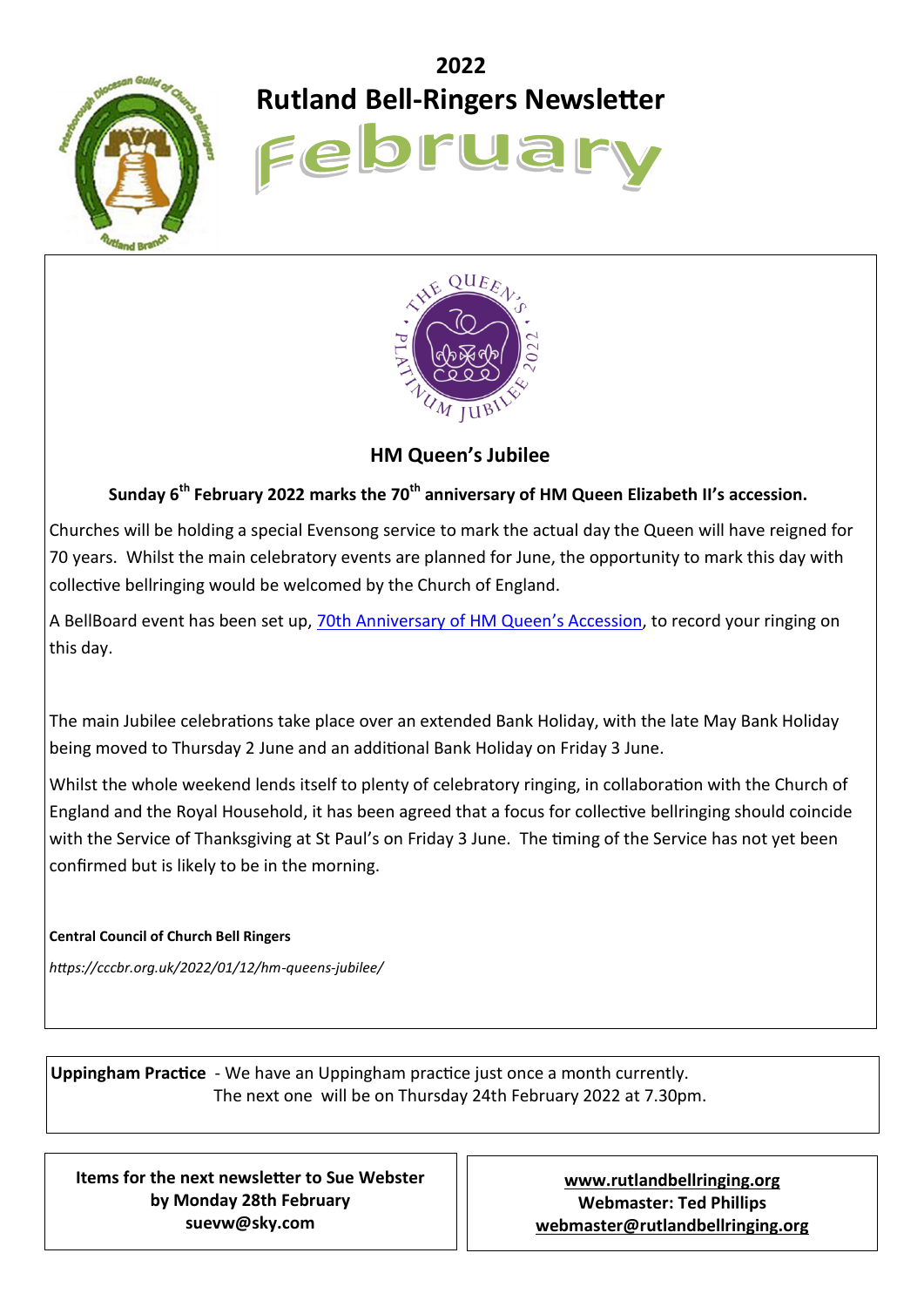## **AGM MATTERS**

Thank you to all ringers who attended the AGM on January 15th at Caldecott. The Officers and committee were elected as follows.

| <b>RUTLAND BRANCH OFFICERS AND COMMITTEE MEMBERS for 2022</b>                                                                                                                                                                 |
|-------------------------------------------------------------------------------------------------------------------------------------------------------------------------------------------------------------------------------|
| Chairman Alan Wordie alan.wordie@enduranceproperty.com                                                                                                                                                                        |
| Ringing Master Brian Newman brianjasie@yahoo.co.uk                                                                                                                                                                            |
| <b>Deputy Ringing Master</b> Roger Scholes roger.scholes@tiscali.co.uk                                                                                                                                                        |
| <b>Secretary</b> Sue Baker susanbaker144@gmail.com                                                                                                                                                                            |
| Treasurer & Membership Secretary Simon Forster forster.ketton@talktalk.net                                                                                                                                                    |
| <b>Steward</b> Ted Phillips ted uk@outlook.com                                                                                                                                                                                |
| Website Manager Vacant - being covered by Ted Phillips ted uk@outlook.com                                                                                                                                                     |
| Press Correspondent & Newsletter Editor Sue Webster suevw@sky.com                                                                                                                                                             |
| Guild Management John Tomalin John. Tomalin 1943@btinternet.com                                                                                                                                                               |
| <b>Committee Members</b><br>Tim Holt timholt218@gmail.com<br>David Rippin twink@twink.go-plus.net<br>Alan Ellis alan.ellis.h11@gmail.com<br>Henrie Kiddle dish4washing@gmail.com<br>Charles Kiddle charles4holidays@gmail.com |
| Sharon Bromilow sharon.bromilow@hotmail.com                                                                                                                                                                                   |

## **THE QUEEN'S JUBILEE RINGING**

As I'm sure you are all aware this year sees the 70th anniversary of the Queen's accession and the CCCBR are asking for towers to ring out in celebration of the event. There is two opportunities to do so. The first is the 6th February, the actual day, the second is during the bank holiday June 2nd to the 6th.

It would be nice for the branch to join in with these events and record the ringing both with the branch newsletter and on the BelllBoard site that the CCCBR have created.

On another matter, while I know that we do have some new learners. I would like to record numbers so if you have any in your tower can you please let me know so that the branch can offer support if you would like any. We are hoping to have a further drive to attract new people into ringing after Easter, possibly using the Jubilee to promote the idea, all other ideas would be welcome.

*Brian Newman Ringing Master*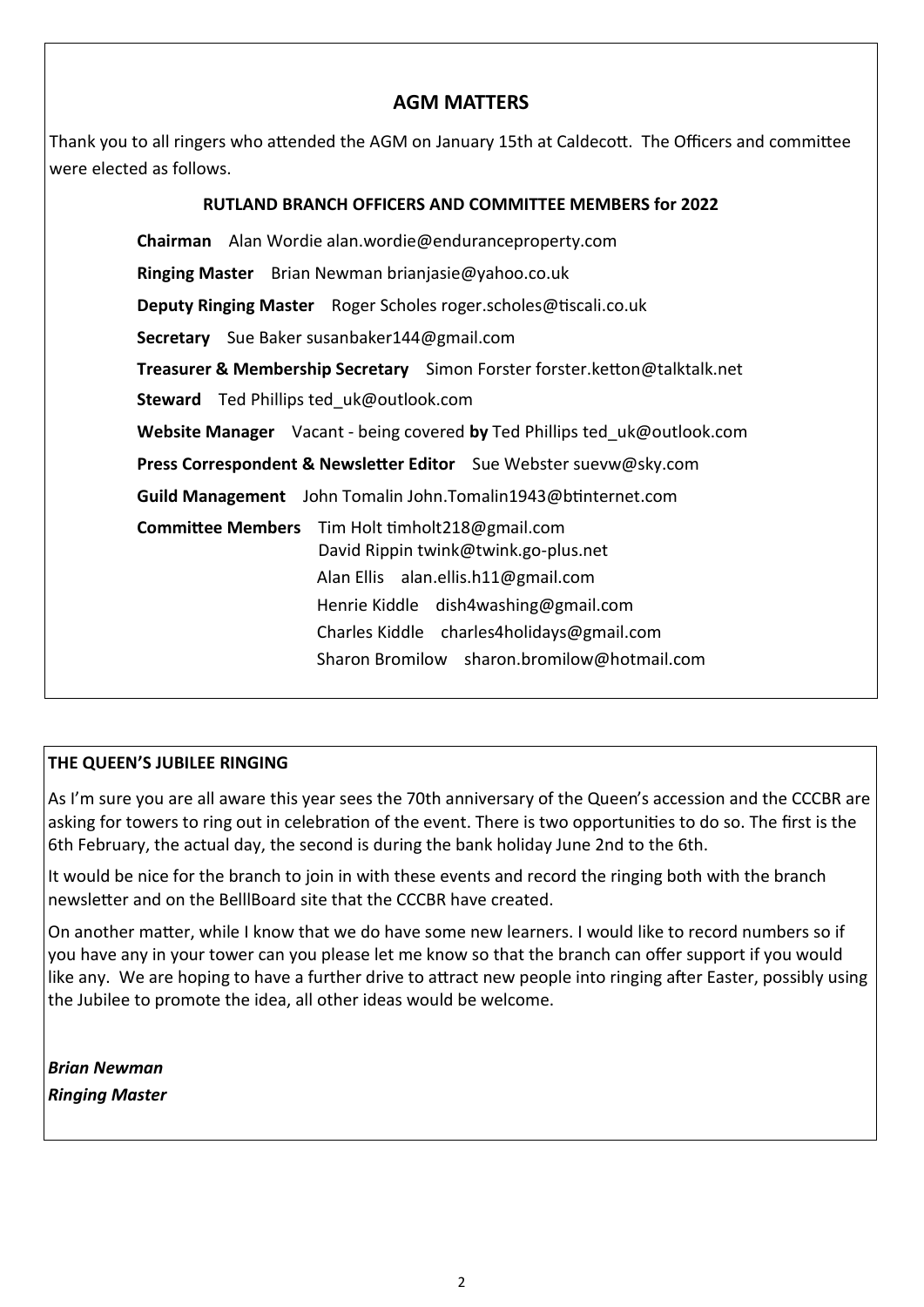# **RUTLAND BELLRINGERS**

# **HOW TO PAY YOUR SUBS / DONATIONS BY BANK TRANSFER**

As we make progress back to normality and looking forward to a more normal year of ringing, I would request that members pay their subscriptions and/or donations as soon as possible by bank transfer, to save the collection and handling of cash.

A reminder : the Guild rule number 2 states that members over the age of 75 need not pay the subscription of £7, but any money they do pay will be classed as a donation (D see below)

Any excess over £7 paid by a member under 75 will also be classed as a donation.

Juniors under 18 or full time student (J see below)

Please use the following details when paying on line :

## **BANK NAME : HSBC, STAMFORD BRANCH**

## **SORT CODE : 40-43-05**

## **ACCOUNT NUMBER : 31507540**

# **ACC NAME : PETERBOROUGH DIOCESAN GUILD OF CHURCH BELLRINGERS – RUTLAND BRANCH**

this is probably too long to fit in the box on the screen so use the following shortened name accepted by the bank : PDGCBR - RUTLAND

(if an error says the payee doesn't match, please just press the button to accept the difference)

# **REFERENCE BOX : YOUR NAME & TOWER & S (or D or J)**

This last bit advises me whether your money is a subscription (S) or donation (D) based on age, or student status (J), see above.

A brief email would be helpful, to say that it has been done, with a note on whether I can apply for Gift Aid on your payment until further notice. I can also check email details on my member register.

I trust this is all self-explanatory, but feel free to contact me.

Many thanks

*Simon Forster Treasurer and Membership Secretary* 

*01780 720802* 

*forster.ketton@talktalk.net*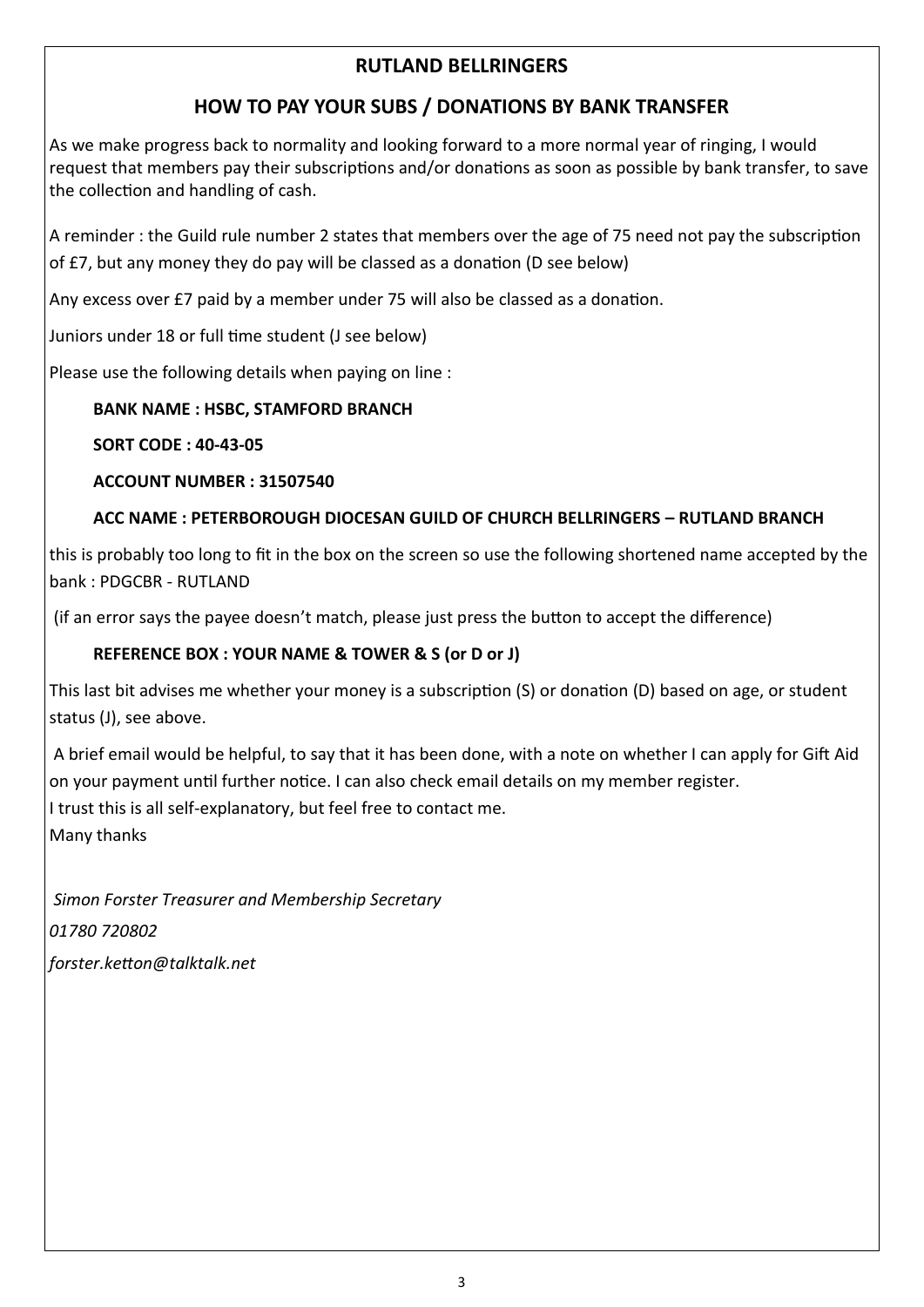# **Coronavirus Guidance for England after lifting of 'Plan B' restrictions CCCBR Recommendations 27 January 2022**

The Church of England updated guidance for Places of Worship confirms that Bellringing is no longer restricted by social distancing rules, although sensible precautions such as good ventilation and using hand sanitiser, are still recommended.

**Face coverings** are no longer mandatory in any setting, including Places of Worship. The government guidance to 'consider wearing a face covering in crowded, enclosed spaces' applies to some ringing chambers, particularly if ventilation is poor. They remain a good way of reducing transmission. Anyone can decide to continue wearing a face covering for their own protection, and a whole band may do so if it makes members of the band feel more comfortable.

**Ventilation** in our ringing chambers is important, and a flow of fresh air is the ideal. Poor ventilation, or even a total lack, is not a barrier to ringing, but you might consider how long you ring for.

**Lateral Flow Tests** are recommended by the Government when meeting other people. LFTs on the day of ringing (as close to ringing as possible) are a key mitigation for those wishing to ring for longer periods of time, alongside good ventilation.

With no limits on numbers, distancing or duration, the emphasis is on considering which mitigations are appropriate for a particular ringing situation, adjusting the length of time accordingly.

For example, a fully vaccinated band might be comfortable ringing for an extended period of time at a well ventilated tower if all participants have done a LFT within the previous 24 hours.

Teaching youngsters is likely to be for shorter periods, again with a LFT within 24 hours and possibly with a face covering.

# **GUILD NEWS**

## **Photo Contest**

With the weather having had a seasonable turn In which case consider submitting it to the Guild's photo contest. Images will be selected to form a Guild calendar for the  $10<sup>th</sup>$  anniversary year, in 2024. Consider sending in your images to be part of this event.

More details available on the website. [https://pdg.org.uk/latest](https://pdg.org.uk/latest-news/photo-contest)-news/photo-contest

# **Guild Update**

Just to remind members that they have a say in how the Guild in run. They can propose someone for Guild office unto the Guild AGM in June. That can be in writing (e-mail is acceptable) to the Guild secretary or in person at the AGM itself.

At the 2021 GMC there was a sub-committee created to review the rules that the Guild, the branches and the Bell repair fund follow. This has not been actively pursued during 2021, when meeting was difficult, but is now being revived. If you are interested in contributing to this project, please let the Guild Secretary know.

The next few months see the bulk of the planning activity for the Guild for the year. Any thoughts you have that you would like to see considered are welcome. What do you want to see your Guild do? Let us know, we're good, but we're not very psychic!

Thanks

Helen

Helen Allton. Secretary: Peterborough Diocesan Guild of Church Bellringers Facebook: [www.facebook.com/PDGCBR](http://www.facebook.com/PDGCBR)  Website: [www.pdg.org.uk](http://www.pdg.org.uk) e-mail: [secretary@pdg.org.uk](mailto:secretary@pdg.org.uk) Telephone: 01832 735 266